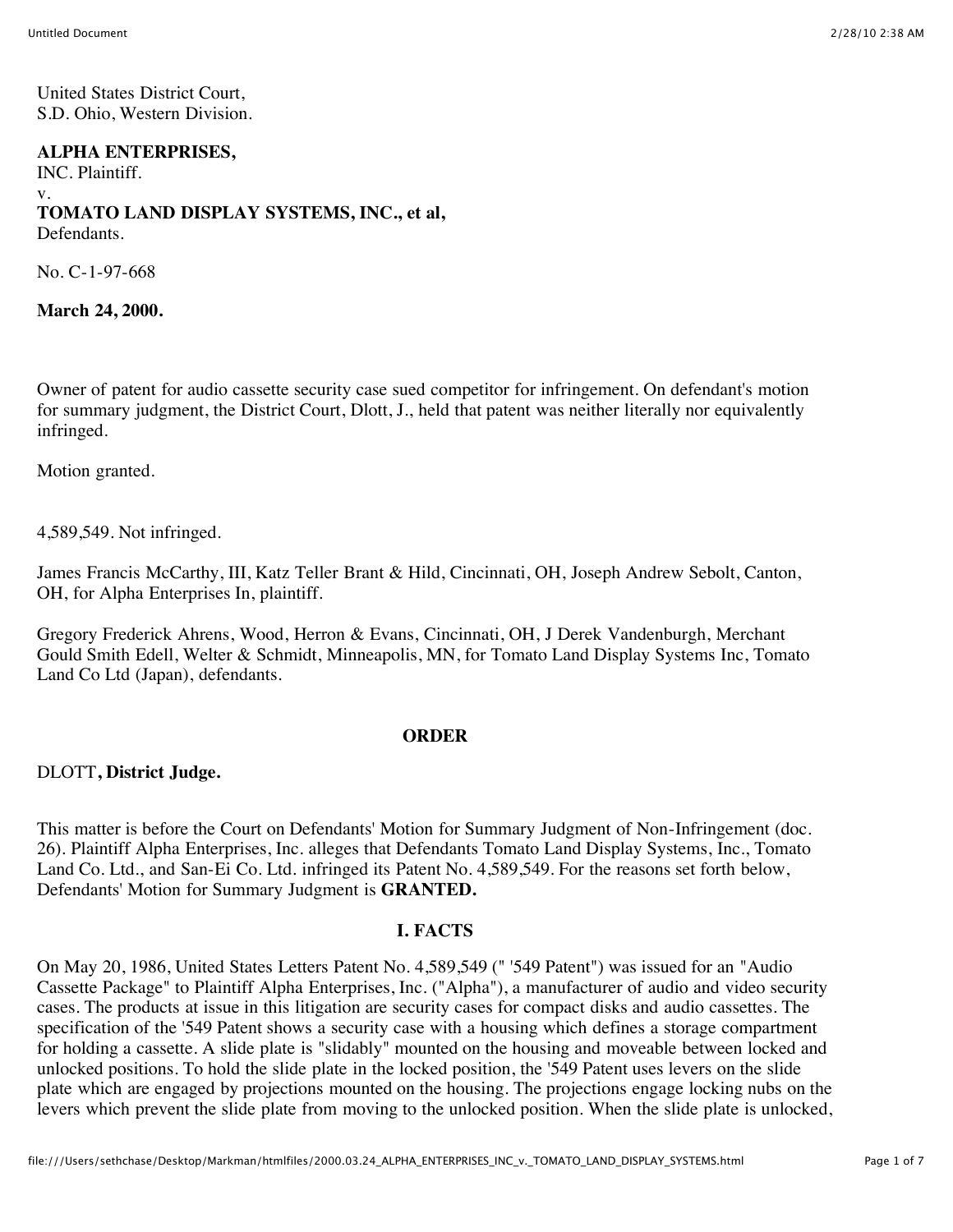cassettes can be inserted in or removed from the storage compartment. In the locked position, the edge of the slide plate covers part of the storage compartment to retain the cassette. The case is unlocked with a key that has three fingers which push through openings in the housing and cause the levers to bend and disengage the nubs from the projections.

Alpha requested reexamination of the '549 Patent in 1993. A reexamination certificate was issued on July 12, 1994. The amended Patent contains 32 claims. Claim 1 is representative of the claims at issue:

1. A package construction for holding an audio cassette, said construction including:

(a) an integral one-piece plastic housing having a cassette storage compartment formed therein at one end thereof, said compartment having an access opening for inserting and removing a cassette into and out of said compartment;

(b) lock means including a slide plate slidably mounted on the housing to move from an unlocked position to a locked position only partially across the access opening beyond which the plate is unable to move, said locked position being for releasably securing a cassette in the compartment, said slide plate having at least one lever formed thereon;

(c) projection means formed on the housing for projecting within said housing being located and configured to engage the lever for retaining the slide plate in the locked position to secure a cassette in the storage compartment;

(d) said cassette storage compartment being defined by a pair of spaced sidewalls, a pair of spaced end walls, a bottom wall, and a flange formed on one of the ends walls and extending toward the slide plate and access opening for engaging an edge of the cassette when inserted in said storage compartment for releasably securing the cassette in the compartment in cooperation with the slide plate in the locked position in which the slide plate is adapted to engage an opposite edge of the cassette in the locked position; and

(e) separate key means engageable with the slide plate lever for moving said lever out of engagement with the projection means enabling the slide plate to be moved from the locked position to the unlocked position for removing a cassette from the storage compartment.

'549 Patent.

Defendant Tomato Land Display Systems, Inc. ("Tomato Land"), a distributor of audio and video security cases, entered the U.S. market in early 1997 with competing security cases made by Defendant San-Ei, Co., Ltd. ("San-Ei"), a manufacturer of audio and video security cases. Alpha filed the present suit on July 17, 1997, alleging that certain audio security cases manufactured and sold by Defendants infringe Alpha's '549 Patent. Alpha seeks an injunction, compensation, damages, and attorney's fees. Defendants move for summary judgment on the issue of non-infringement, arguing that the accused security case lacks the following claim element found in independent claims 1, 23, and 32 of the '549 Patent: "projection means formed on the housing for projecting within said housing being located and configured to engage the lever for retaining the slide plate in the locked position...."

# **II. LEGAL STANDARDS**

# **A. Patent Infringement**

[1] [2] Determining whether infringement has occurred involves a two-step analysis. *See* Markman v. Westview Instruments, Inc., 52 F.3d 967, 976 (Fed.Cir.1995). First, a court must construe the patent claims to determine their meaning and scope. *See id.* Claim construction is a matter of law for courts to decide. *See*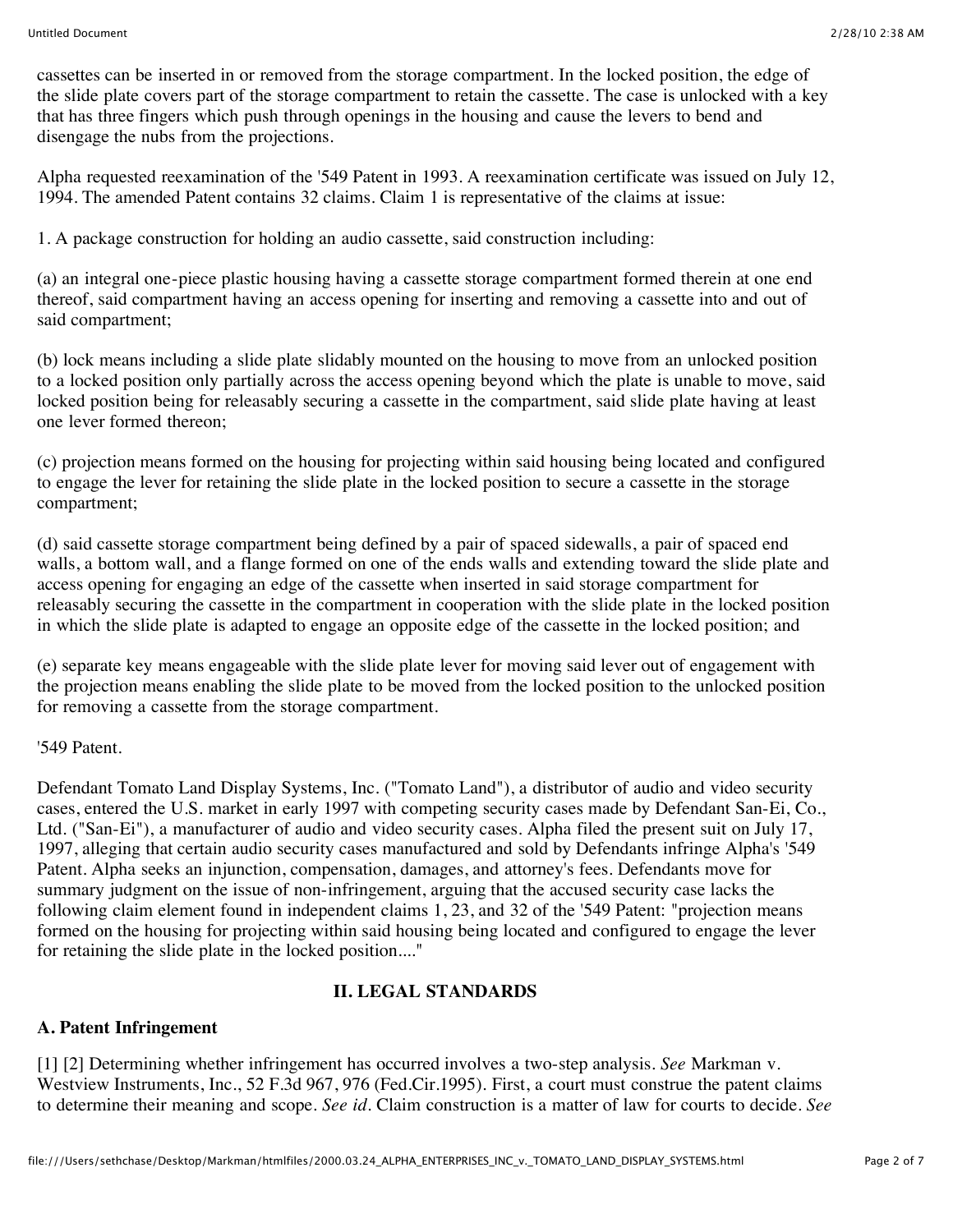*id.* at 979. A court considers three primary sources when construing a claim: the claim language, the specification, and the prosecution history. *See id.* Where necessary, a court may also look to extrinsic evidence such as expert testimony, dictionaries, or treatises for assistance. *See id.* at 979-80.

[3] Second, the properly-construed claims are compared to the allegedly infringing product to determine whether infringement has occurred. *See* Young Dental Mfg. Co. v. Q3 Special Prods., Inc., 112 F.3d 1137, 1141 (Fed.Cir.1997). This is a question of fact. *See* Bai v. L & L Wings, Inc., 160 F.3d 1350, 1353 (Fed.Cir.1998).

[4] [5] An accused product may infringe a patent either literally or under the doctrine of equivalents. Literal infringement occurs when "the accused device embod[ies] every element of the patent claim." Mannesmann Demag Corp. v. Engineered Metal Prods. Co., 793 F.2d 1279, 1282 (Fed.Cir.1986). Under the doctrine of equivalents, a patentee may recover for infringement although the accused product falls outside the literal scope of the claims if there is "equivalence between the elements of the accused product ... and the claimed elements of the patented invention." Warner-Jenkinson Co. v. Hilton Davis Chemical Co., 520 U.S. 17, 21, 117 S.Ct. 1040, 137 L.Ed.2d 146 (1997).

[6] The doctrine of equivalents is met by proving that the alleged infringer's product or process performs substantially the same function in substantially the same way to accomplish the same result as the plaintiff's patent. *See* Graver Tank & Mfg. Co. v. Linde Air Prods. Co., 339 U.S. 605, 608, 70 S.Ct. 854, 94 L.Ed. 1097 (1950); Valmont Industries, Inc. v. Reinke Mfg. Co., 983 F.2d 1039, 1043 (Fed.Cir.1993). The doctrine of equivalents is applied on an element-by-element basis because each element is material to defining the scope of a claim. *See* Warner-Jenkinson Co., 520 U.S. at 29, 117 S.Ct. 1040. Thus, in order for a court to find infringement, a plaintiff must show the presence of every element or its substantial equivalent in the allegedly infringing product. *See id.*

[7] [8] [9] The doctrine of equivalents is limited by prosecution history estoppel. Prosecution history estoppel "precludes a patentee from obtaining ... patent protection for subject matter which it relinquished during prosecution in order to obtain allowance of the claims." Mark I Marketing Corp. v. R.R. Donnelley & Sons Co., 66 F.3d 285, 291 (Fed.Cir.1995). To determine what subject matter was relinquished, courts use an objective standard of what a competitor reasonably would conclude from the patent's prosecution history. *See id.* The application of prosecution history estoppel is a matter of law. *See id.*

## **B. Summary Judgment**

Motions for summary judgment are governed by Federal Rule of Civil Procedure 56. Summary judgment is appropriate if no genuine issue of material fact exists and the moving party is entitled to judgment as a matter of law. *See* Fed.R.Civ.P. 56(c). On a motion for summary judgment, the movant has the burden of showing that there exists no genuine issue of material fact, and the evidence, together with all inferences that can permissibly be drawn therefrom, must be viewed in the light most favorable to the party opposing the motion. *See* Matsushita Elec. Indus. Co. v. Zenith Radio Corp., 475 U.S. 574, 587, 106 S.Ct. 1348, 89 L.Ed.2d 538 (1986).

The moving party may support the motion for summary judgment with affidavits or other proof or by exposing the lack of evidence on an issue for which the nonmoving party will bear the burden of proof at trial. *See* Celotex Corp. v. Catrett, 477 U.S. 317, 324, 106 S.Ct. 2548, 91 L.Ed.2d 265 (1986). On those issues for which it shoulders the burden of proof, the moving party must make a showing that is "sufficient for the court to hold that no reasonable trier of fact could find other than for the moving party." Calderone v. United States, 799 F.2d 254, 259 (6th Cir.1986) (quotation and emphasis omitted). For those issues where the moving party will not have the burden of proof at trial, the movant must "point[ ]out to the district court ... that there is an absence of evidence to support the nonmoving party's case." Celotex, 477 U.S. at 325, 106 S.Ct. 2548.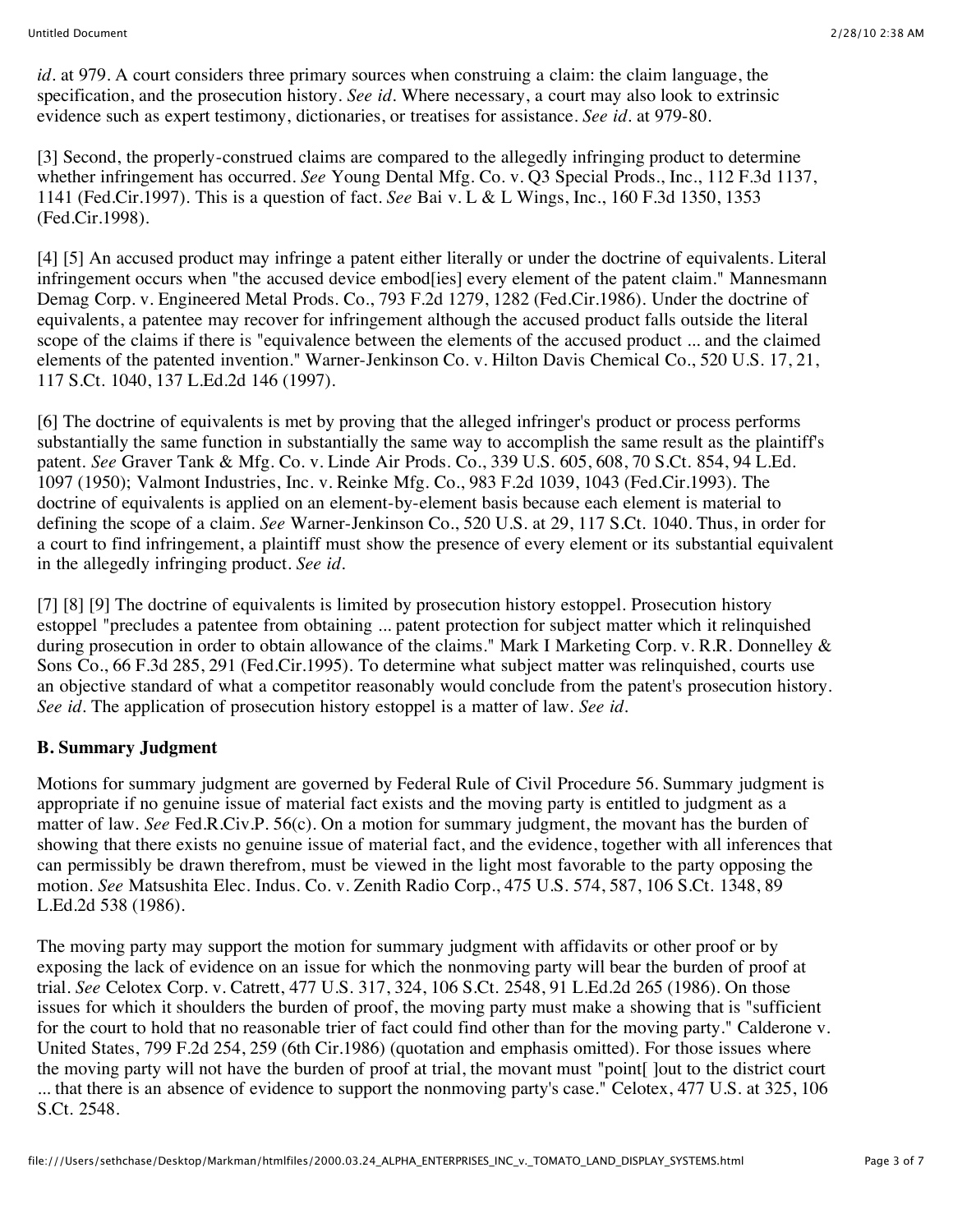Infringement issues in patent cases can be resolved on summary judgment. A claim of literal infringement can be decided on summary judgment "when no genuine issue of material fact exists, in particular, when no reasonable jury could find that every limitation recited in the properly construed claim either is or is not found in the accused device." Bai v. L & L Wings Inc.,  $160$  F.3d 1350, 1353 (Fed.Cir.1998).

On a claim of infringement under the doctrine of equivalents, the Supreme Court has stated that,

[w]here the evidence is such that no reasonable jury could determine two elements to be equivalent, district courts are obliged to grant partial or complete summary judgment.... Of course, the various legal limitations on the application of the doctrine of equivalents are to be determined by the court.... Thus, under the particular facts of a case, if prosecution history estoppel would apply or if a theory of equivalence would entirelyvitiate a particular claim element, partial or complete judgment should be rendered by the court, as there would be no further material issue for the jury to resolve.

*See* Warner-Jenkinson Co., 520 U.S. at 38 n. 8, 117 S.Ct. 1040.

## **III. JURISDICTION**

This action arises under the Patent Laws of the United States. The Court has jurisdiction over this matter pursuant to 28 U.S.C. s. 1338(a).

## **IV. ANALYSIS**

Defendants argue that they are entitled to summary judgment because they do not infringe the following '549 Patent claim element: a "projection means formed on the housing for projecting within said housing being located and configured to engage the lever for retaining the slide plate in the locked position" ("projection means limitation"). This claim element is found in independent claims 1, 23, and 32. Thus, the Court must properly construe this claim element and determine whether it is found in the accused device, either literally or under the doctrine of equivalents.

## **A. Claim Construction**

[10] The Court will now construe the projection means limitation to determine the meaning and scope of the claim. The parties do not dispute the proper claim construction of the projection means limitation. Tomato Land offers the following construction:

Starting with the claim language itself, the plain meaning of the words in the projection means limitation clearly requires a means which (1) is a projection, (2) is formed on the housing and projects into the housing; and (3) engages the lever on the slide plate to hold the slide plate in the locked position.

Defendants' Memorandum in Support at 14. Alpha does not dispute this construction, instead arguing that "elements corresponding to these claim limitations are found in the accused Tomato Land products." Plaintiff's Memorandum in Opposition at 2.

Tomato Land also offers the following definitions: 1) "Projection" is defined as "a jutting out" or "a part that juts out." *Webster's Ninth New Collegiate Dictionary* 940 (9th ed.1987); 2) "Housing" is defined as "a case or enclosure." Id. at 585.

The Court agrees with the claim construction advanced by Tomato Land. Thus, the Court finds that the claim element in question: (1) is a projection, (2) is formed on the housing and projects into the housing, and (3) engages the lever on the slide plate to hold the slide plate in the locked position.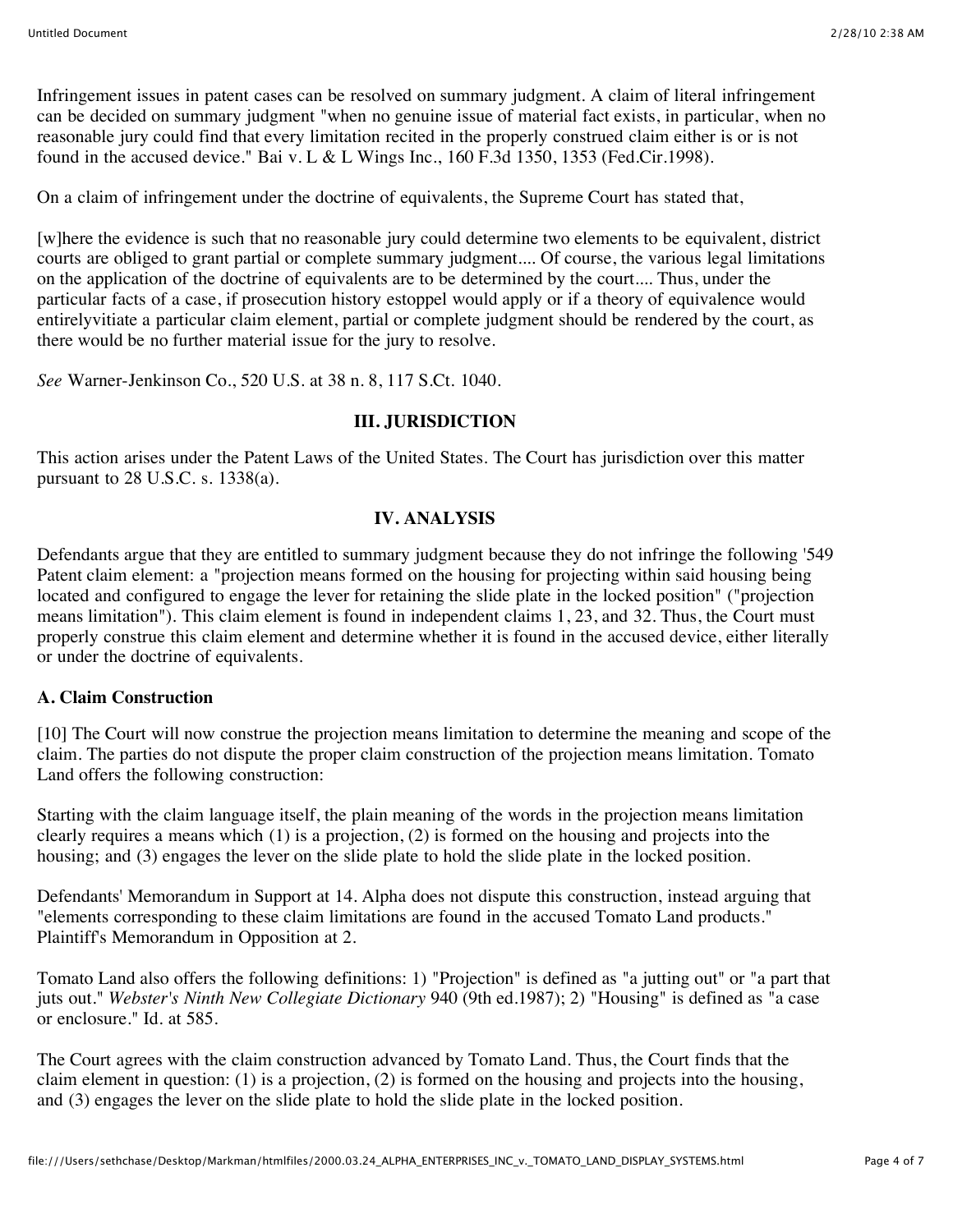The Court will now discuss the meaning of some of the key terms in the claim element. "Without an express intent to impart a novel meaning to claim terms, an inventor's claim terms take on their ordinary meaning." York Prods., Inc., v. Central Tractor Farm & Family Ctr., 99 F.3d 1568, 1572 (Fed.Cir.1996). Alpha does not dispute and the Court agrees with Tomato Land's definition of "projection" as "a jutting out" or "a part that juts out." Also, although neither party offers a definition of the verb "project," the Court believes it is important to provide one since much of the debate centers on whether the sloped surfaces of the accused device "project[ ] within said housing." The Court finds that "project" means "to jut out" or "extend beyond a given line." *Webster's Third New International Dictionary* 1813 (3rd ed.1993). The specification supports this definition. Projections 71 and 72 jut out from the housing into the interior space enclosed by the housing.

Additionally, although neither party offers a definition of the word "on," the Court finds such a definition to be of assistance. The Court defines "on" as "a function word to indicate position over and in contact with that which supports from beneath." Id. at 1574. Again, the specification is supportive. Projections 71 and 72 are on top of the housing, which supports them from beneath.

Finally, the Court agrees with Tomato Land's definition of "housing" as "a case or enclosure." *Webster's Ninth New Collegiate Dictionary* 585 (9th ed.1987).

The Court will now compare this properly-construed claim to the accused product to determine whether Defendants' product infringes, either literally or under the doctrine of equivalents, the '549 Patent.

# **B. Comparison of** the '549 Patent **with the Accused Product**

# **1. Literal Infringement**

[11] The Court finds that the accused product does not literally infringe the '549 Patent. Defendants claim that the accused product does not have a projection that projects into the housing to engage a lever for retaining the slide plate in the locked position. Plaintiff asserts that the sloped surfaces above the openings in the housing of the accused device are projections which project into the housing of the product. Defendants respond that the ramped surfaces do not meet the properly-construed "projection means" limitation because: (1) they are not "projections;" (2) they do not project into the housing; and (3) they do not engage the levers for retaining the slide plate in the locked position. The Court agrees with Defendants that the ramped surfaces are not projections which are formed on the housing for projection within said housing.

The locking member of the Tomato Land security case is locked in place when eight tongues on the outer walls of the locking member "snap" into eight openings in the inside walls of the casing housing. On top, each opening is defined by a ramped surface. Each of the eight tongues slides along the corresponding ramped surface until it snaps into the corresponding opening. Alpha claims that the ramped surfaces above each opening constitute projections.

The Court finds that the ramped surfaces do not constitute "projections." The ramped surfaces are carved into the casing housing. The outermost portion of the ramped surface is flush with the inner wall of the housing. Quite the opposite of jutting out, the ramped surface is an indentation in the inner wall of the housing.

Further, the Court finds that the ramped surfaces do not project into the housing. As previously defined, "housing" means a case or enclosure. Thus, the housing is the casing that encloses the interior space in which a casette can be placed. The projection is formed "on" the housing, meaning that the projection is positioned over and in contact with the housing, which supports it from beneath. The projection then "projects" within the housing meaning it juts out or extends beyond the line of the housing. When these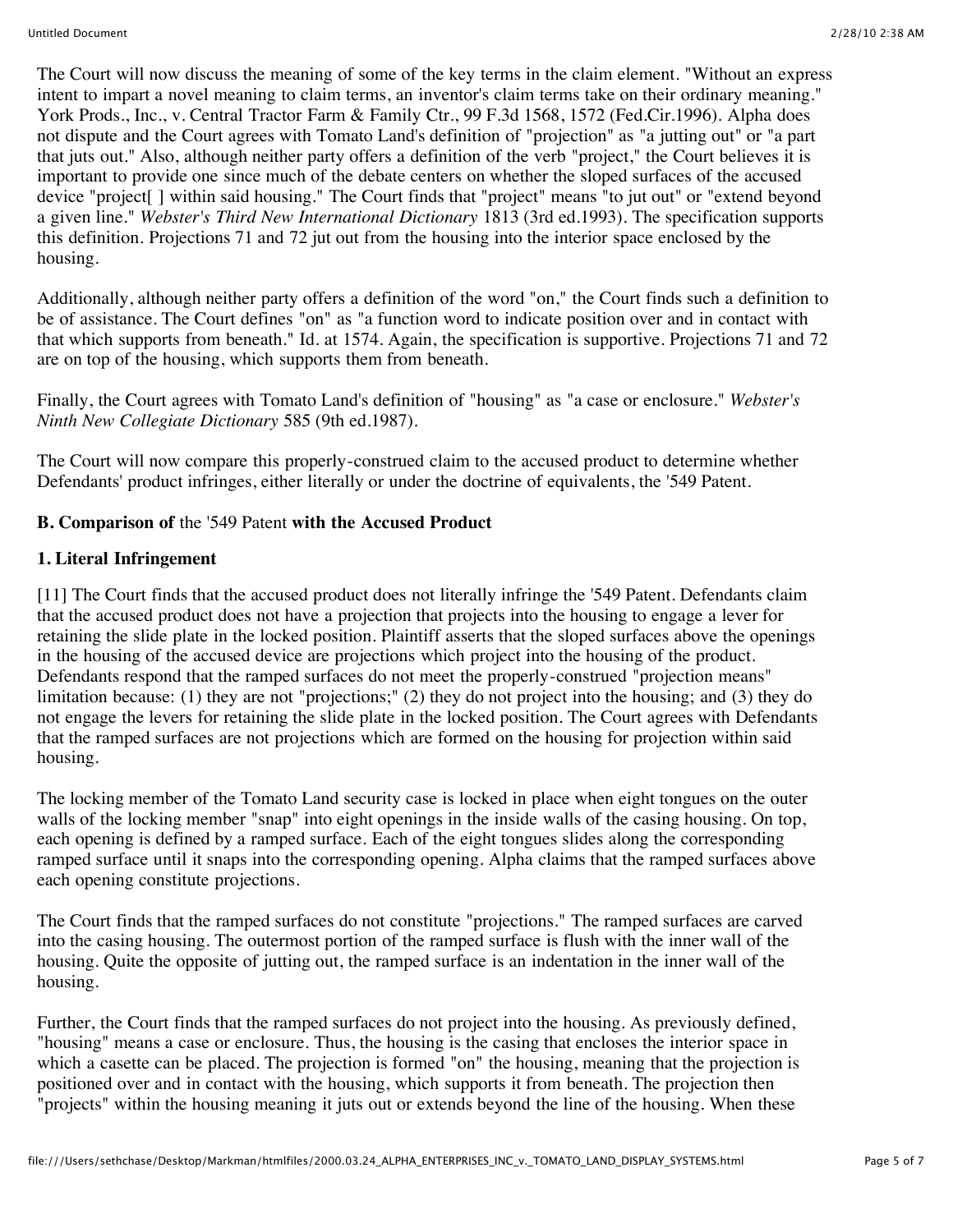terms are viewed together, the plain meaning of "projecting within said housing" requires the projection to jut out from the housing wall into the interior space enclosed by the housing. In contrast, the ramped surfaces in the Tomato Land product do not extend into the interior space of the housing whatsoever. They are carved into the housing. As previously stated, the outermost portion of the each ramped surface does not extend beyond the line of the inner casing wall. Thus, the ramped surfaces do not project into the housing as is required in the '549 Patent.

Once the claim element at issue is properly construed, the Court finds that no reasonable jury could find that the accused product has a protection which projects within the housing. On this basis, the Court grants summary to Defendants on the issue of literal infringement. FN1 The Court will proceed to determine whether Defendants' product infringes the '549 Patent under the doctrine of equivalents.

FN1. The use of the word "means" in the projection means limitation implies that it is a "means-plusfunction" element governed by 35 U.S.C. s. 112 para. 6. The statutory language of 35 U.S.C. s. 112 para. 6 specifies that "[a]n element in a claim for a combination may be expressed as a means or step for performing a specified function without the recital of structure, material, or acts in support thereof, and such claim shall be construed to cover the corresponding structure, material, or acts described in the specification and equivalents thereof." However, if a claim recites a function, but then provides sufficient structure, material, or "acts within the claim itself to perform entirely the recited function," section 112 does not apply. Sage Prods. Inc. v. Devon Industries, Inc., 126 F.3d 1420, 1427-28 (Fed.Cir.1997).

There is no need to determine whether section 112 applies to the claim language at issue because there is no literal infringement regardless of the applicability of section 112. The Federal Circuit has explained that, for a means-plus-function limitation to read on an accused device, the accused device must incorporate the means for performing the function disclosed in the specification or a structural equivalent of that means, plus it must perform the identical function. Section 112 para. 6 can never provide a basis for finding that a means-plus function claim element is met literally where the function part of the element is not literally met in an accused device.

Johnston v. IVAC Corp., 885 F.2d 1574, 1580 (Fed.Cir.1989). Because the Court finds that a function of the projection means limitation-projecting within said housing-is not literally met in the accused device, the applicability of section 112 is irrelevant.

## **2. Doctrine of Equivalents**

[12] The Court finds that there is no infringement under the doctrine of equivalents because the accused product is missing completely both a structural and a functional limitation recited in the '549 Patent. Each element in a patent claim is material to determining the scope of the patent. *See* Warner-Jenkinson Co., 520 U.S. at 29, 117 S.Ct. 1040. In applying the doctrine, a court may not ignore structural or functional limitations of the claim. The Federal Circuit has explained that "a court may not, under the guise of applying the doctrine of equivalents, erase a plethora of meaningful structural and functional limitations of the claim on which the public is entitled to rely in avoiding infringement." Perkin-Elmer Corp. v. Westinghouse Elec. Corp., 822 F.2d 1528, 1532 (Fed.Cir.1987). The Federal Circuit further clarified that "[w]here a patent claim recites a specific function for an element of the claim and the written description reiterates the importance of that particular function, a patentee may not later argue, during the course of litigation, that an accused device lacking that functionality is equivalent." Sage Prods., Inc. v. Devon Industries, Inc., 126 F.3d 1420, 1429 (Fed.Cir.1997). This is exactly what Plaintiff attempts to do in this case.

Defendants assert, and the Court agrees, that the accused device does not 1) have a structure which is a "projection," or 2) perform the function of "projecting within said housing." Plaintiff argues that the ramped surfaces are projections which project into the housing because they extend through the housing wall-from the outer to the inner surface. For the reasons discussed *supra,* the Court disagrees with Plaintiff and has